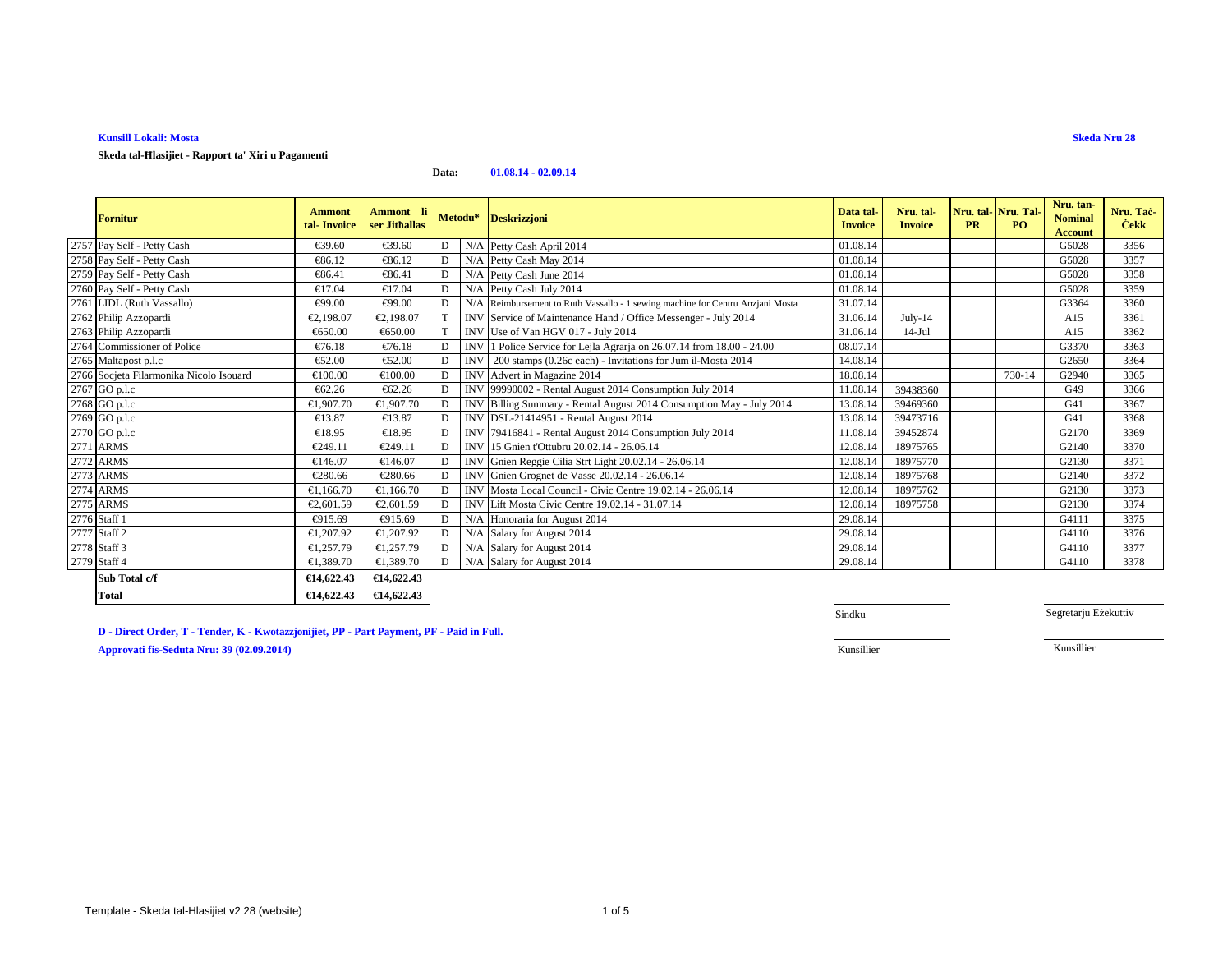# **Kunsill Lokali: Mosta**

**Skeda tal-Ħlasijiet - Rapport ta' Xiri u Pagamenti**

### **Data:01.08.14 - 02.09.14**

|      | <b>Fornitur</b>                           | <b>Ammont</b> tal-<br><b>Invoice</b> | Ammont li<br>ser Jithallas |   |            | Metodu* Deskrizzjoni                                               | Data tal-<br><b>Invoice</b> | Nru. tal-<br><b>Invoice</b> | <b>PR</b> | Nru. tal-Nru. Tal-<br>PQ | Nru. tan-<br><b>Nominal</b><br><b>Account</b> | Nru. Tač-<br><b>Cekk</b> |
|------|-------------------------------------------|--------------------------------------|----------------------------|---|------------|--------------------------------------------------------------------|-----------------------------|-----------------------------|-----------|--------------------------|-----------------------------------------------|--------------------------|
|      | 2780 Satff 5                              | €1,259.95                            | €1,259.95                  | D |            | N/A Salary for August 2014                                         | 29.08.14                    |                             |           |                          | G4110                                         | 3379                     |
|      | 2781 Staff 6                              | €1,212.33                            | €1,212.33                  | D |            | N/A Salary for August 2014                                         | 29.08.14                    |                             |           |                          | G4110                                         | 3380                     |
|      | 2782 Staff 7                              | €1,169.52                            | €1,169.52                  | D |            | N/A Salary for August 2014                                         | 29.08.14                    |                             |           |                          | G4110                                         | 3381                     |
|      | 2783 Staff 8                              | €942.24                              | €942.24                    | D |            | N/A Salary for August 2014                                         | 29.08.14                    |                             |           |                          | G4110                                         | 3382                     |
|      | 2784 Commissioner of Inland Revenue       | €3,687.00                            | €3,687.00                  | D |            | N/A NI and FSS for August 2014                                     | 29.08.14                    |                             |           |                          | G4105                                         | 3383                     |
|      |                                           |                                      |                            |   |            |                                                                    |                             |                             |           |                          |                                               |                          |
|      | 2785 Adam Bugeja                          | €1,389.45                            |                            |   |            | INV Triq ta' Xkora                                                 | 18.07.14                    | 567/14                      |           |                          | A63                                           | 3384                     |
| 2786 |                                           | $-6550.31$                           | €839.14                    |   |            | Less 5% Management Fee (as per the attached sheet)                 | 21.08.14                    |                             |           |                          |                                               | 3384                     |
|      | 2787 Anna Grech                           | €600.00                              |                            |   |            | INV Youth Work Services May 2014                                   | 01.06.14                    | 14-May                      |           |                          | G32                                           | 3385                     |
|      | 2788 Anna Grech                           | €525.00                              | €1,125.00                  |   |            | <b>INV</b> Youth Work Services June 2014                           | 01.07.14                    | $14-J$ un                   |           |                          | G32                                           | 3385                     |
|      | 2789 Anton Zarb                           | €88.75                               | €88.75                     | D |            | INV Cover Opening Grade for Triq il-Parrocca - Pedestrianised Road | 14.05.14                    | $97 - 14$                   |           | 701-14                   | A57                                           | 3386                     |
|      | 2790 Citadel Insurance plc                | €1.572.18                            |                            | D |            | INV Small Business Combined Insurance Renewal 01.05.14 - 30.04.15  | 31.05.14                    | IJ544018                    |           |                          | C36                                           | 3387                     |
|      | 2791 Citadel Insurance plc                | €222.80                              | €1,794.98                  | D |            | INV Group Personal Accident Insurance                              | 31.05.14                    | IJ544019                    |           |                          | C <sub>36</sub>                               | 3387                     |
|      | 2792 Compunet Ltd.                        | €64.78                               | €64.78                     | D |            | <b>INV</b> Canon Toner                                             | 29.07.14                    | 10106                       |           | 763-14                   | C <sub>39</sub>                               | 3388                     |
|      | 2793 C&X Ironmongery                      | €186.06                              |                            | D |            | <b>INV</b> Various Maintenance Supplies                            | 06.08.14                    | 8417                        |           | 773-14                   | C105                                          | 3389                     |
|      | 2794 C&X Ironmongery                      | €103.03                              | €289.09                    | D |            | <b>INV</b> Various Maintenance Supplies                            | 17.07.14                    | 8731                        |           | 756-14                   | C <sub>105</sub>                              | 3389                     |
|      | 2795 Complete Supplies                    | €7.68                                |                            | D | <b>INV</b> | Airfreshner Spray                                                  | 24.07.14                    | 211841                      |           | 734-14                   | C101                                          | 3390                     |
|      | 2796 Complete Supplies                    | €11.56                               | €19.24                     | D |            | <b>INV</b> Fiorella Perfumed Bleach                                | 05.08.14                    | 212269                      |           | 734-14                   | C101                                          | 3390                     |
|      | 2797 The Director General, Works Division | €91.45                               | €91.45                     | D |            | INV Maintenance & repairs of A/C at MLC in 2013                    | 09.07.14                    | 14/0328AC                   |           |                          | M101                                          | 3391                     |
|      | Sub Total c/f                             | €12,583.47                           | €12,583.47                 |   |            |                                                                    |                             |                             |           |                          |                                               |                          |
|      | Sub Total b/f (page 1 of 5)               | €14,622.43                           | €14,622.43                 |   |            |                                                                    |                             |                             |           |                          |                                               |                          |
|      | <b>Total</b>                              | €27,205.90                           | €27,205.90                 |   |            |                                                                    | Sindku                      |                             |           |                          | Segretarju Eżekuttiv                          |                          |

**U** Sindku

**D - Direct Order, T - Tender, K - Kwotazzjonijiet, PP - Part Payment, PF - Paid in Full.**

**Approvati fis-Seduta Nru: 39 (02.09.2014)**Kunsillier

Kunsillier

**Skeda Nru 28**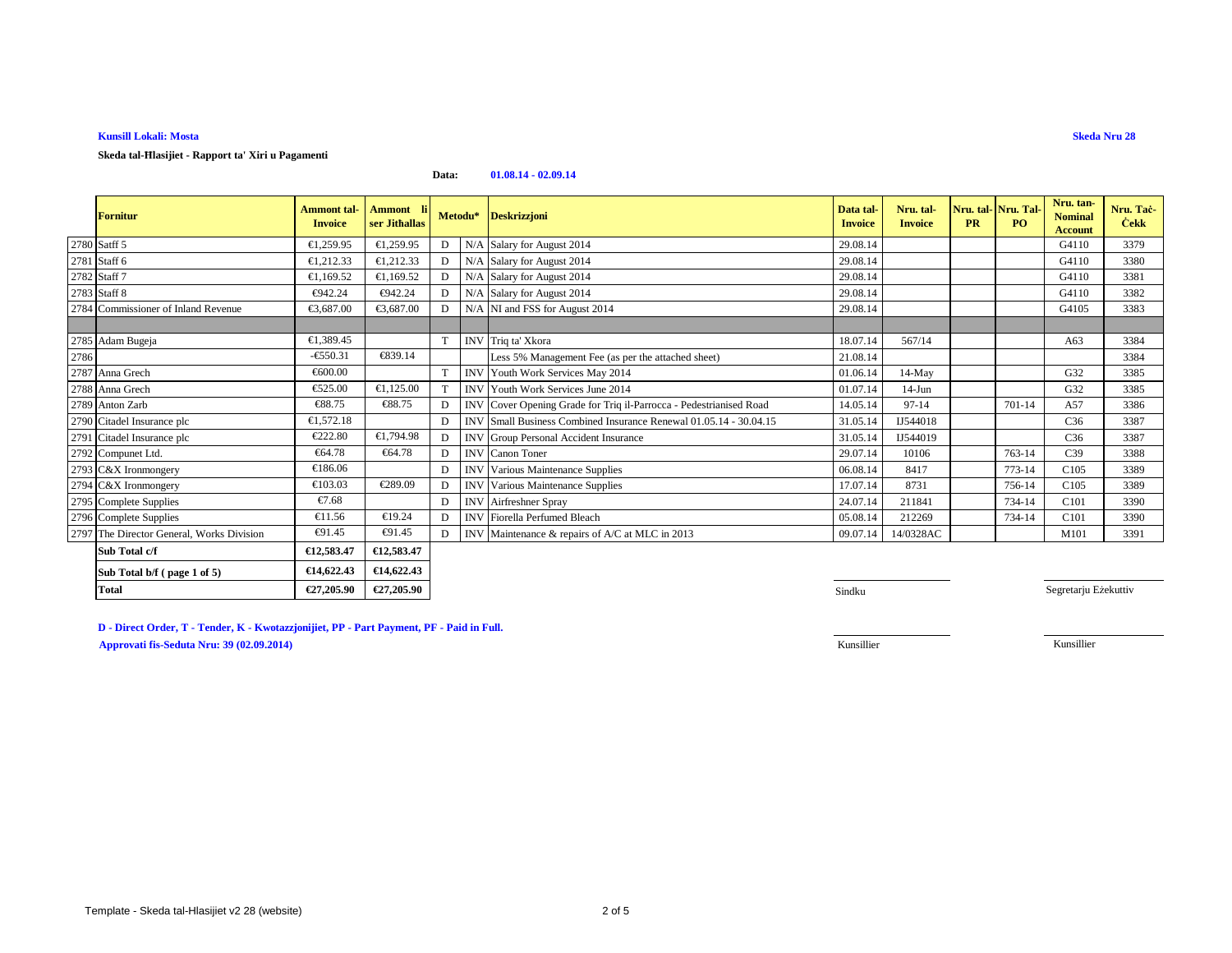## **Kunsill Lokali Mosta**

**Skeda tal-Hlasijiet - Rapport ta' Xiri u Pagamenti**

### **Data:01.08.14 - 02.09.14**

| <b>Fornitur</b>                          | <b>Ammont</b> tal-<br><b>Invoice</b> | <b>Ammont</b><br>ser Jithallas | Metodu* |            | <b>Deskrizzjoni</b>                                        | Data tal-<br><b>Invoice</b> | Nru. tal-<br><b>Invoice</b> | Nru. tal-<br><b>PR</b> | Nru. Tal-<br>PO <sub>1</sub> | Nru. tan-<br><b>Nominal</b><br><b>Account</b> | Nru. Tac-<br><b>Cekk</b> |
|------------------------------------------|--------------------------------------|--------------------------------|---------|------------|------------------------------------------------------------|-----------------------------|-----------------------------|------------------------|------------------------------|-----------------------------------------------|--------------------------|
| 2798 Dormax Press Co. Ltd.               | €220.50                              | €220.50                        | D       |            | INV Printing of Leaflets - Lila Agrarja 2014               | 17.07.14                    | C39586                      |                        | 744-14                       | D <sub>08</sub>                               | 3392                     |
| 2799 E.L.C Ltd.                          | €3,380.83                            | €3.380.83                      |         |            | INV Cleaning and Maintenance of Parksand Gardens June 2014 | 30.06.14                    | 10771                       |                        |                              | E22                                           | 3393                     |
| 2800 Galea Curmi Engineering Consultants | €408.81                              | €408.81                        |         | <b>INV</b> | ContractManager fee June 2014                              | 30.06.14                    | 2647                        |                        |                              | G37                                           | 3394                     |
| 2801 GDL Trading & Services Ltd.         | €47.72                               | €47.72                         | D       |            | INV Paper Towel Rolls Box of towels                        | 18.07.14                    | 10013                       |                        | 753-14                       | C13                                           | 3395                     |
| 2802 Golden Gate Co. Ltd.                | €83.31                               |                                | D       |            | INV P/C Paper A4                                           | 12.08.14                    | 438818                      |                        | 772-14                       | G <sub>20</sub>                               | 3396                     |
| 2803 Golden Gate Co. Ltd.                | €36.60                               | €119.91                        | D       |            | INV Paper Marbled Beige A4 for Inviations                  | 13.08.14                    | 438840                      |                        | 775-14                       | G20                                           | 3396                     |
| 2804 Jimmy Muscat                        | €947.50                              |                                | T       | <b>INV</b> | Bulky Refuse May 2014                                      | 24.07.14                    |                             |                        |                              | J33                                           | 3397                     |
| 2805 Jimmy Muscat                        | €1,000,00                            | €1,947.50                      |         | <b>INV</b> | Bulky Refuse June 2014                                     | 24.07.14                    |                             |                        |                              | J33                                           | 3397                     |
| 2806 Dr. Joe Mifsud                      | €590.00                              |                                | T       | <b>INV</b> | Legal fees May 2014                                        | 26.06.14                    |                             |                        |                              | M71                                           | 3398                     |
| 2807 Dr. Joe Mifsud                      | €590.00                              | €1,180.00                      |         |            | INV Legal fees June 2014                                   | 30.06.14                    |                             |                        |                              | M71                                           | 3398                     |
| 2808 Joe Bonnici                         | €83.19                               | €83.19                         | D       | <b>INV</b> | Hire of Mobile Toilets for Lejla Agraia 2014               | 28.07.14                    | 8636                        |                        | 737-14                       | <b>B47</b>                                    | 3399                     |
| 2809 Joseph Demicoli                     | €100.00                              | €100.00                        | D       |            | INV Entertainment for Lejla Agrarja2014                    | 28.07.14                    | 202014                      |                        | 738-14                       | J47                                           | 3400                     |
| 2810 Koperattiva Tabelli u Sinjali       | €450.87                              |                                | T       | <b>INV</b> | <b>Traffic Signs</b>                                       | 20.02.14                    | 19139                       |                        |                              | G3059                                         | 3401                     |
| 2811 Koperattiva Tabelli u Sinjali       | €229.44                              |                                | T       | <b>INV</b> | <b>Road Markings</b>                                       | 26.02.14                    | 19170                       |                        |                              | G2365                                         | 3401                     |
| 2812 Koperattiva Tabelli u Sinjali       | €316.92                              |                                | T       | <b>INV</b> | Road Markings                                              | 26.02.14                    | 19171                       |                        |                              | G2365                                         | 3401                     |
| 2813 Koperattiva Tabelli u Sinjali       | €392.87                              | €1,390.10                      |         | <b>INV</b> | Road Markings                                              | 26.02.14                    | 19207                       |                        |                              | G2365                                         | 3401                     |
| 2814 Karta Converters Ltd.               | €126.97                              | €126.97                        | D       |            | INV Maxi T/P 2PLY 650 Sheets (Tilet Paper Rolls)           | 22.07.14                    | 665446                      |                        | 752-14                       | K19                                           | 3402                     |
| 2815 The Lighthouse Keepers              | €41.76                               | €41.76                         |         | <b>INV</b> | Street Lighting Mainteance                                 | 17.01.14                    | 2016                        |                        |                              | T35                                           | 3403                     |
| 2816 The Lighthouse Keepers              | €265.94                              | €265.94                        |         | <b>INV</b> | Street Lighting Maintance                                  | 17.01.14                    | 2018                        |                        |                              | T35                                           | 3403                     |
| 2817 The Lighthouse Keepers              | € $0.00$                             | € $0.00$                       |         | <b>INV</b> | <b>Street Lighting Mainteance</b>                          | 17.01.14                    | 2020                        |                        |                              | T35                                           | 3403                     |
| 2818 The Lighthouse Keepers              | €18.86                               | €18.86                         |         | <b>INV</b> | <b>Street Lighting Mainteance</b>                          | 20.01.14                    | 2037                        |                        |                              | T35                                           | 3403                     |
| 2819 The Lighthouse Keepers              | €265.94                              | €265.94                        |         |            | <b>INV</b> Street Lighting Mainteance                      | 27.01.14                    | 2083                        |                        |                              | T35                                           | 3403                     |
| Sub Total c/f                            | €9,598.03                            | €9,598.03                      |         |            |                                                            |                             |                             |                        |                              |                                               |                          |
| Sub Total b/f (page 2 of 5)              | €27,205.90                           | €27,205.90                     |         |            |                                                            |                             |                             |                        |                              |                                               |                          |
| <b>Total</b>                             | €36,803.93                           | €36,803.93                     |         |            |                                                            | Sindku                      |                             |                        |                              | Segretarju Eżekuttiv                          |                          |

**D - Direct Order, T - Tender, K - Kwotazzjonijiet, PP - Part Payment, PF - Paid in Full.Approvati fis-Seduta Nru: 39 (02.09.2014)**Kunsillier

Kunsillier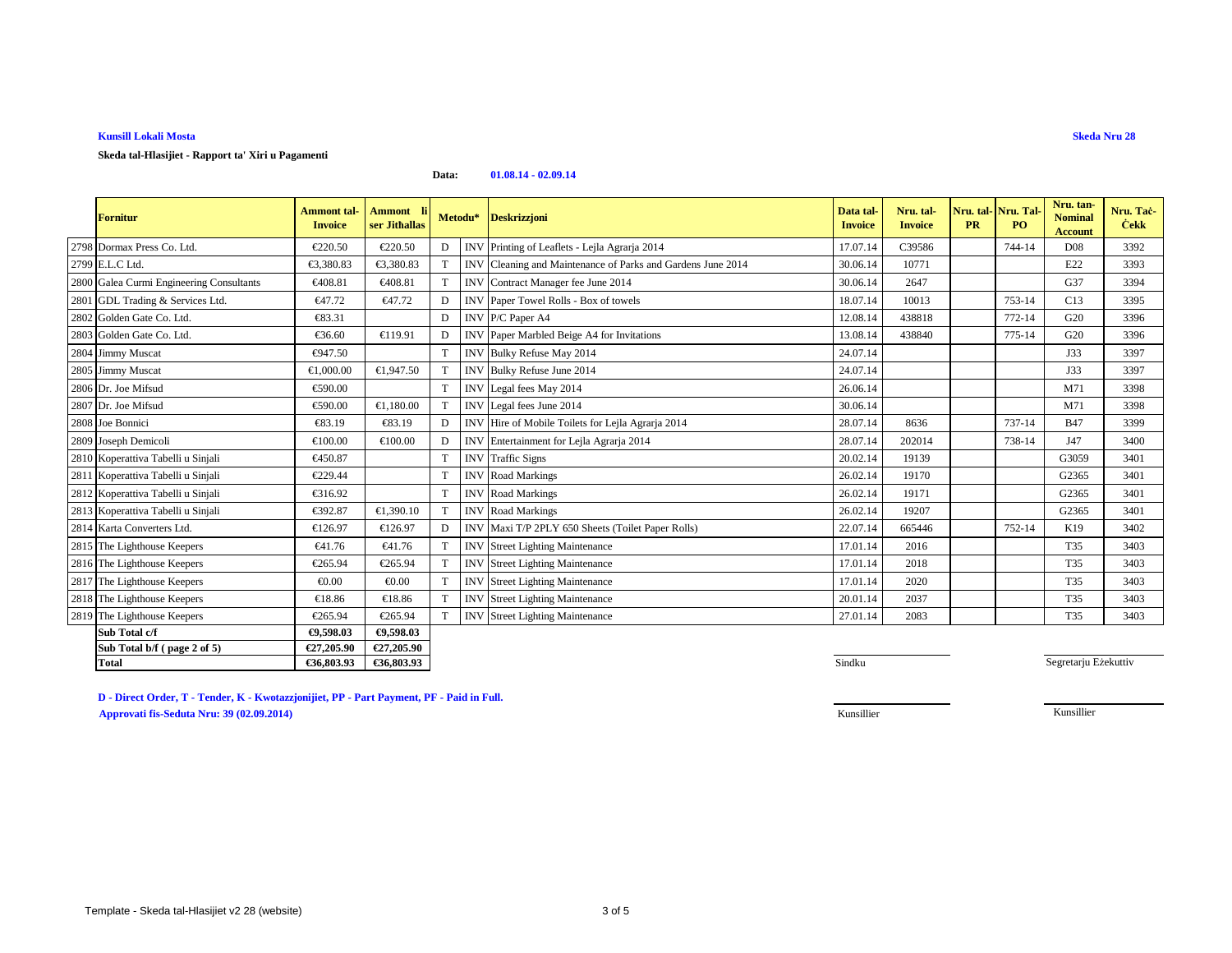## **Kunsill Lokali Mosta**

**Skeda tal-Hlasijiet - Rapport ta' Xiri u Pagamenti**

#### **Data:01.08.14 - 02.09.14**

| <b>Fornitur</b>                   | <b>Ammont</b> tal-<br><b>Invoice</b> | Ammont<br>ser Jithallas |             |            | Metodu* Deskrizzjoni                                                | Data tal-<br><b>Invoice</b> | Nru. tal-<br><b>Invoice</b> | Nru. tal-<br><b>PR</b> | Nru. Tal-<br><b>PO</b> | Nru. tan-<br><b>Nominal</b><br><b>Account</b> | Nru. Tac-<br><b>Cekk</b> |
|-----------------------------------|--------------------------------------|-------------------------|-------------|------------|---------------------------------------------------------------------|-----------------------------|-----------------------------|------------------------|------------------------|-----------------------------------------------|--------------------------|
| 2820 The Lighthouse Keepers       | €6.62                                | €6.62                   |             | <b>INV</b> | <b>Street Lighting Mainteance</b>                                   | 27.01.14                    | 2084                        |                        |                        | T35                                           | 3403                     |
| 2821 The Lighthouse Keepers       | €30.42                               | €30.42                  | T           | <b>INV</b> | <b>Street Lighting Mainteance</b>                                   | 27.01.14                    | 2085                        |                        |                        | T35                                           | 3403                     |
| 2822 The Lighthouse Keepers       | €35.62                               | €35.62                  | $\mathbf T$ | <b>INV</b> | <b>Street Lighting Mainteance</b>                                   | 27.01.14                    | 2086                        |                        |                        | T35                                           | 3403                     |
| 2823 The Lighthouse Keepers       | €35.62                               | €35.62                  | T           | <b>INV</b> | <b>Street Lighting Mainteance</b>                                   | 27.01.14                    | 2088                        |                        |                        | T35                                           | 3403                     |
| 2824 The Lighthouse Keepers       | €6.97                                | €6.97                   | T           | <b>INV</b> | <b>Street Lighting Mainteance</b>                                   | 27.01.14                    | 2091                        |                        |                        | T35                                           | 3403                     |
| 2825 The Lighthouse Keepers       | €119.70                              | €119.70                 | $\mathbf T$ | <b>INV</b> | <b>Street Lighting Mainteance</b>                                   | 27.01.14                    | 2092                        |                        |                        | T35                                           | 3403                     |
| 2826 The Lighthouse Keepers       | €214.35                              | €214.35                 | $\mathbf T$ | <b>INV</b> | <b>Street Lighting Mainteance</b>                                   | 27.01.14                    | 2093                        |                        |                        | T35                                           | 3403                     |
| 2827 The Lighthouse Keepers       | €19.85                               | €19.85                  | T           | <b>INV</b> | <b>Street Lighting Mainteance</b>                                   | 29.01.14                    | 2094                        |                        |                        | T35                                           | 3403                     |
| 2828 The Lighthouse Keepers       | €35.62                               | €35.62                  | T           | <b>INV</b> | <b>Street Lighting Mainteance</b>                                   | 29.01.14                    | 2096                        |                        |                        | T35                                           | 3403                     |
| 2829 The Lighthouse Keepers       | €75.18                               | €75.18                  |             | <b>INV</b> | <b>Street Lighting Mainteance</b>                                   | 18.03.14                    | 2097                        |                        |                        | T35                                           | 3403                     |
| 2830 The Lighthouse Keepers       | €118.09                              | €118.09                 |             | <b>INV</b> | <b>Street Lighting Mainteance</b>                                   | 13.03.14                    | 2098                        |                        |                        | T35                                           | 3403                     |
| 2831 The Lighthouse Keepers       | €39.06                               | €39.06                  | T           | <b>INV</b> | <b>Street Lighting Mainteance</b>                                   | 13.03.14                    | 2099                        |                        |                        | T35                                           | 3403                     |
| 2832 Mailbox Services Group       | €164.02                              |                         | D           | <b>INV</b> | Door to Door Distribution - Questionnaire / Revision of Local Plans | 19.08.13                    | 1425                        |                        |                        | M72                                           | 3404                     |
| 2833 Mailbox Services Group       | €151.87                              | €315.89                 |             | <b>INV</b> | Door to Door Distribution - Lila Agrarja 2014 leaflets              | 24.07.14                    | 2004                        |                        |                        | M72                                           | 3404                     |
| 2834 Miller Distribution Limited  | €115.84                              | €115.84                 | D           | <b>INV</b> | Supply of 13 Books for Most Regional Library (Memo 4/2014) *        | 17.07.14                    | 225631                      |                        | 749-14                 | M56                                           | 3405                     |
| 2835 Northern Cleaning Group Ltd. | €2,212.50                            |                         |             | <b>INV</b> | Collection of separatedwaste (Grey Bag) January 2014                | 05.04.14                    | 07/14                       |                        |                        | N11                                           | 3406                     |
| 2836 Northern Cleaning Group Ltd. | €413.00                              |                         | T           | <b>INV</b> | Collection of separated waste (Glass) March 2014                    | 05.04.14                    | 03/14                       |                        |                        | N11                                           | 3406                     |
| 2837 Northern Cleaning Group Ltd. | €3,540.00                            | €6,165.50               | T           | <b>INV</b> | Collection of separted waste (Grey Bag) March 2014                  | 05.04.14                    | 15/14                       |                        |                        | N11                                           | 3406                     |
| 2838 Pace & Mercieca Ltd.         | €621.86                              | €621.86                 | D           | <b>INV</b> | Consealed Kitchenette Cabiett in Local Council Hall Foyer           | 02.07.14                    | 883820                      |                        | 724-14                 | P34                                           | 3407                     |
| 2839 Sac. Raphael De Martino      | €210.00                              | €210.00                 | D           | <b>INV</b> | Use of Bidnija's feastle corations for Lejla Agrarja 26.07.14       | 07.07.14                    |                             |                        | 778-14                 | K22                                           | 3408                     |
| 2840 Ray Spiteri                  | €330.40                              | €330.40                 | D           | <b>INV</b> | Safety Inspection Report re: Playgroud Equipment                    | 01.07.14                    | GO/05/15                    |                        |                        | S <sub>60</sub>                               | 3409                     |
| 2841 Ronnie Calleia               | €200.00                              | €200.00                 | D           | <b>INV</b> | Entertainment - Ghana for LejlaAgrarja 2014                         | 26.07.14                    | 1/14                        |                        |                        | R <sub>26</sub>                               | 3410                     |
| 2842 R&G Hardware Stores          | €163.94                              | €163.94                 | D           | <b>INV</b> | Various Maintenance items                                           | 13.05.14                    | 34756                       |                        |                        | R07                                           | 3411                     |
| Sub Total c/f                     | €8.860.53                            | €8,860.53               |             |            |                                                                     |                             |                             |                        |                        |                                               |                          |
| Sub Total b/f (page 3 of 5)       | €36,803.93                           | €36,803.93              |             |            |                                                                     |                             |                             |                        |                        |                                               |                          |
| <b>Total</b>                      | €45,664.46                           | €45,664.46              |             |            |                                                                     | Sindku                      |                             |                        |                        | Segretarju Eżekuttiv                          |                          |

**D - Direct Order, T - Tender, K - Kwotazzjonijiet, PP - Part Payment, PF - Paid in Full.Approvati fis-Seduta Nru: 39 (02.09.2014)**Kunsillier Kunsillier

## **Kunsill Lokali Mosta**

**Skeda tal-Hlasijiet - Rapport ta' Xiri u Pagamenti**

**Data:01.08.14 - 02.09.14** **Skeda Nru 28**

 $\sim$  Sindku

**Skeda Nru 28**